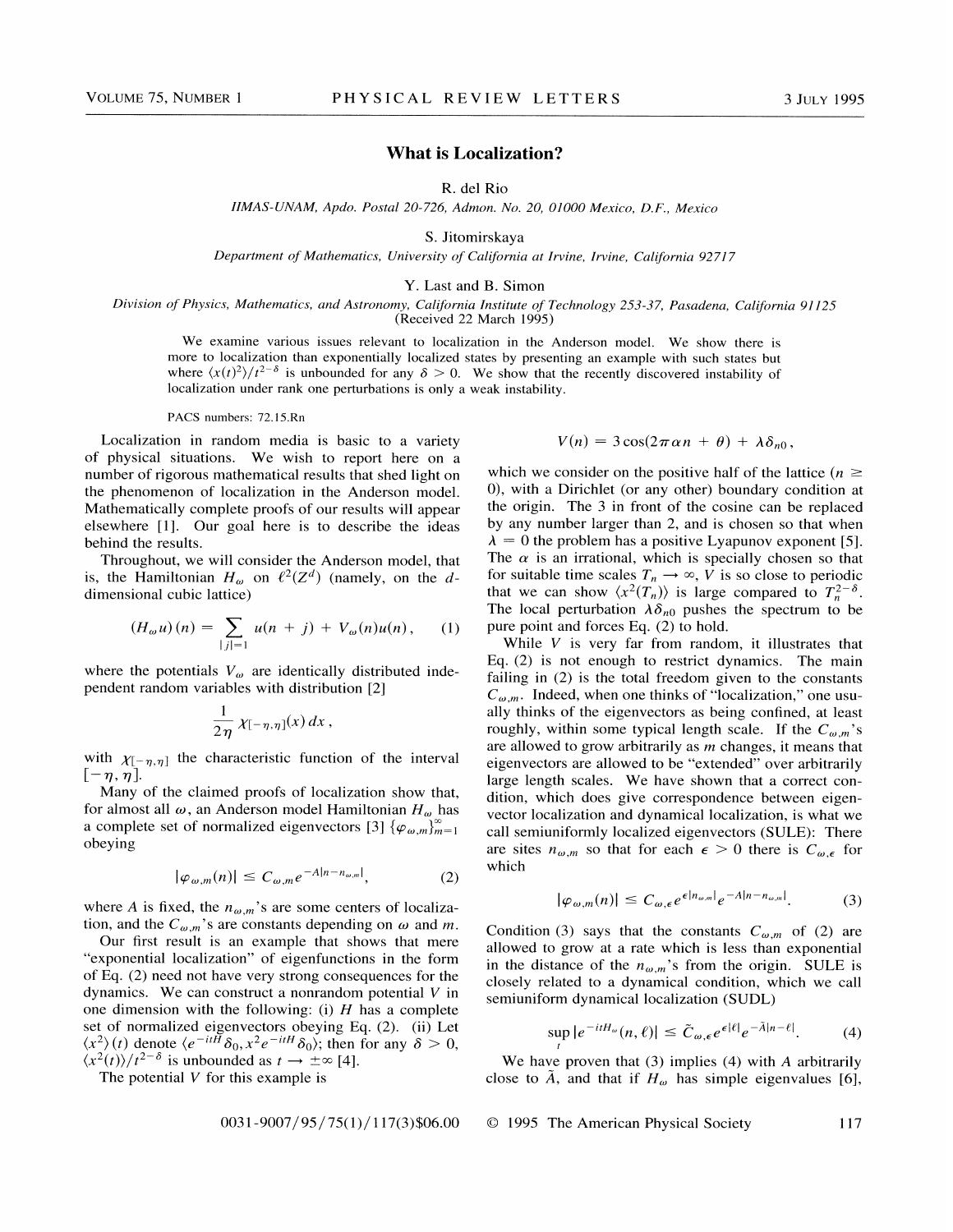then (4) implies (3) with  $A = \frac{1}{2}\tilde{A}$  [7]. Condition (4) is sufficient to show that  $\langle x^2(t) \rangle$  (or any other positive moment of  $x$ ) is bounded. By standard probability arguments, (4) is implied by

$$
E\left(\sup_{t}|e^{-itH_{\omega}}(n,\ell)|\right)\leq Ce^{-\tilde{A}|n-\ell|},\qquad(5)
$$

where  $E(\cdot)$  denotes expectation over realizations. Condition (5) has been proven by Delyon, Kunz, and Souillard [8] in the one-dimensional case and by Aizenman [9] in multidimensional cases at large coupling [10].

A priori, one may wish to consider a more restrictive condition than (3), which is to consider (2), but with  $C_{\omega}$ independent of m instead of  $C_{\omega,m}$ . We call this condition uniformly localized eigenvectors (ULE). Indeed, ULE is related to the dynamical condition [which we call uniform dynamical localization (UDL)]

$$
\sup_{t} |e^{-itH_{\omega}}(n,\ell)| \le \tilde{C}_{\omega} e^{-\tilde{A}|n-\ell|}
$$
 (6)

in essentially the same way that SULE is related to (4). The problem is that ULE does not occur: We have shown [1,11] that ULE cannot occur for a large class of models, and, in particular, it cannot occur for the Anderson model in any dimension. It is an open question, in fact, whether there is *any* Schrödinger operator with ULE. The Maryland model [12], which has an unbounded quasiperiodic potential, exhibits a weak form of ULE in the sense that for any finite energy interval there exists a uniform constant for all eigenvectors with energies in this interval. The almost Mathieu operator [13], however, does not have ULE [1,11]. For the Anderson model, or any other random Hamiltonian obeying Eq. (5), one can actually show stronger uniformity than what is given by Eq. (3). That is, one can get an explicit (dimension dependent) polynomial bound on the growth of the  $C_{\omega,m}$ 's. Our definition of SULE by (3) attempts to get, at least roughly, a minimal uniformity requirement that would still have a two-way relationship with corresponding dynamical localization.

Our second set of results concerns the following discovery of Gordon [14] and del Rio, Makarov, and Simon [15]: Let  $H_{\omega}$  be an Anderson Hamiltonian in the localized regime and let [16]  $H_{\omega}(\lambda) = H_{\omega} + \lambda |0\rangle\langle 0|$ . Then for a set S of couplings  $\lambda$ , which is dense and locally uncountable [17],  $H_{\omega}(\lambda)$  has a purely singular continuous spectrum [18]. In particular, for  $\lambda \in S, \langle x^2(t) \rangle$  is unbounded [19]. So, the strong dynamical localization discussed above can be destroyed by an arbitrarily small perturbation of the potential at a single point; a disturbing fact.

We have found [1] that this instability is a mild one in the following senses: (i) For all  $\lambda$ ,  $\langle x^2(t) \rangle \le C(\ln|t|)^2$ for  $t$  large. (ii) The spectral measures in the singular continuous case are supported on a set of zero Hausdorff dimension [20]. In fact, this follows from (i) by a result of Last [21], which is based on ideas originally due to Guarneri  $[22]$ . (iii) S is contained in a set of coupling constants  $\tilde{S}$  so that  $\tilde{S}$  has zero Hausdorff dimension, and so that if  $\lambda \notin \tilde{S}, H_{\omega}(\lambda)$  has pure point spectrum.

We would like to thank J. Avron and A. Klein for useful discussions. The work of S.J. was supported by the National Science Foundation under Grant No. DMS-9208029. The work of B.S. was supported by the National Science Foundation under Grant No. DMS-9401491.

- [1] R. del Rio, S. Jitomirskaya, Y. Last, and B. Simon, "Operators with Singular Continuous Spectrum, IV. Hausdorff Dimensions, Rank One Perturbations, and Localization" (to be published).
- [2] The results hold for much more general distributions; see Ref. [1].
- [3] Or complete in some energy range.
- [4] For  $\delta = 0$ , it is known that the limit is zero in the region of pure point spectrum. See B. Simon, Commun. Math. Phys. 134, 209—212 (1990).
- [5] S. Aubrey and G. Andre, Ann. Israel Phys. Soc. 3, 133— 164 (1980); J. Avron and B. Simon, Duke Math. J. 50, 369—391 (1983).
- [6] This is known in the Anderson localization regime, see B. Simon, Rev. Math. Phys. 6, 1183—1185 (1994).
- [7] The idea behind the proof that  $(4)$  implies  $(3)$  is to use simplicity of the spectrum and (4) to show that

$$
|\varphi_{\omega,m}(n)| |\varphi_{\omega,m}(\ell)| \leq \tilde{C}_{\omega,\epsilon} e^{\epsilon |\ell|} e^{-\tilde{A}|n-\ell|}.
$$

Take  $n_{\omega,m}$  to be a point where  $\varphi_{\omega,m}(\cdot)$  takes its maximum value, then

$$
|\varphi_{\omega,m}(n)|^2\leq |\varphi_{\omega,m}(n)||\varphi_{\omega,m}(n_{\omega,m})|\leq \tilde{C}_{\omega,\epsilon}e^{\epsilon|n_{\omega,m}|}e^{-\tilde{A}|n-n_{\omega,m}|}.
$$

- [8] F. Delyon, H. Kunz, and B. Souillard, J. Phys. A 16, 25 (1983).
- [9] M. Aizenman, Rev. Math. Phys. 6, 1163-1182 (1994). For related results, also see F. Martinelli and E. Scoppola, Rivista Nuovo Cimento 10, (1987).
- [10] If the potential is unbounded (e.g., Gaussian), there are also results at small coupling and large energy.
- [11] S. Jitomirskaya, "Singular Continuous Spectrum and Uniform Localization for Ergodic Schrödinger Operators" (to be published).
- [12] The Maryland model is the discrete Schrödinger operator in one dimension with potential  $V(n) = \lambda \tan(2\pi \alpha n +$  $\theta$ ). See D.R. Grempel, S. Fishman, and R.E. Prange, Phys. Rev. Lett. 49, 833 (1982); R.E. Prange, D. R. Grempel, and S. Fishman, Phys. Rev. B 29, 6500—6512 (1984); A. Figotin and L. Pastur, Commun. Math. Phys. 95, 401—425 (1984); B. Simon, Ann. Phys. 159, 157—183 (1985).
- [13] The almost Mathieu operator is the discrete Schrödinger operator in one dimension with potential  $V(n) = \lambda \cos(2\pi \alpha n + \theta)$ . For large  $\lambda$ , it is known to exhibit localization in the sense of Eq. (2); see